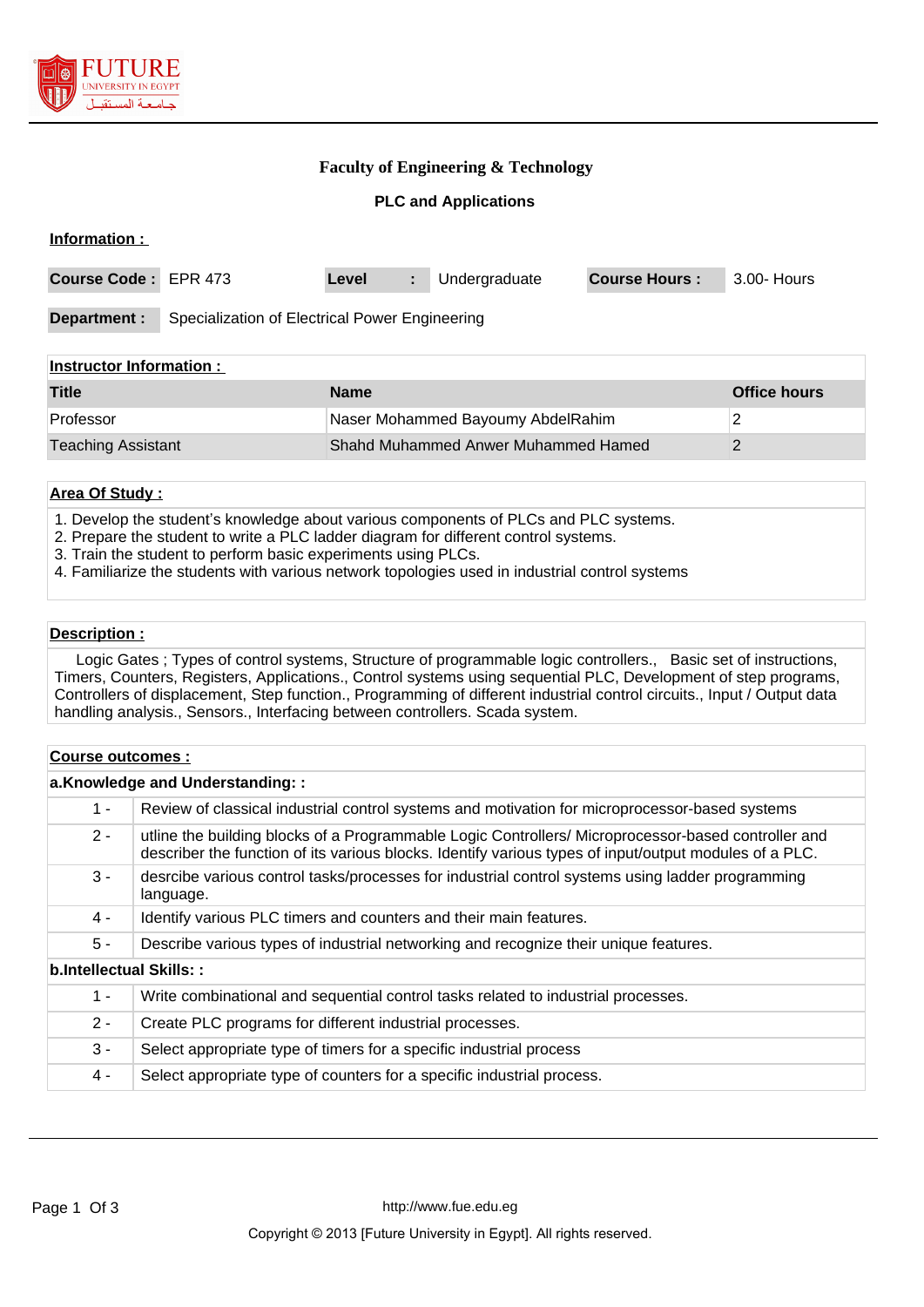

# **c.Professional and Practical Skills: :**

| 1 -                                 | Examine different control circuits using PLC software programming.                               |  |  |  |
|-------------------------------------|--------------------------------------------------------------------------------------------------|--|--|--|
| $2 -$                               | Implement simple and complicated different control circuits.                                     |  |  |  |
| $3 -$                               | Select appropriate Control solution techniques on simple industrial control circuits in the lab. |  |  |  |
| d.General and Transferable Skills:: |                                                                                                  |  |  |  |
| 1 -                                 | Work in stressful environment and within constraints.                                            |  |  |  |
| 2 -                                 | Communicate effectively.                                                                         |  |  |  |
| $3 -$                               | Effectively manage tasks, time, and resources.                                                   |  |  |  |

# **Course Topic And Contents :**

| <b>Topic</b>                                                                      | No. of hours Lecture |   | <b>Tutorial / Practical</b> |
|-----------------------------------------------------------------------------------|----------------------|---|-----------------------------|
| Introduction to the operation of industrial classical control systems             | 7                    | 3 | 4                           |
| Introduction of modern industrial control systems and motivation for<br>using PLC | 3                    | 3 | 0                           |
| Architecture of PLCs                                                              | 5                    | 3 | 2                           |
| Input / Output devices.                                                           | 8                    | 6 | 2                           |
| Input / Output modules.                                                           | 5                    | 3 | 2                           |
| Ladder and Functional Block Programming                                           | 12                   | 6 | 6                           |
| Operation and control using Timers, Counters,                                     | 12                   | 6 | 6                           |
| Programming of different industrial processes using timers and<br>counters        | 12                   | 6 | 6                           |
| Process control, Networking                                                       | 8                    | 6 | 2                           |
| Scada system.                                                                     | 3                    | 3 | 0                           |

# **Teaching And Learning Methodologies :**

| <b>Course Assessment:</b>    |                          |         |                                                                                                                                                                           |  |
|------------------------------|--------------------------|---------|---------------------------------------------------------------------------------------------------------------------------------------------------------------------------|--|
| <b>Methods of assessment</b> | <b>Relative weight %</b> | Week No | <b>Assess What</b>                                                                                                                                                        |  |
| $\cdot$ Final exam           | 40.00                    | 15      | to assess the comprehensive understanding<br>of the scientific background of the course, to<br>assess the ability of problem solving with<br>different techniques studied |  |
| Mid-Exam I                   | 15.00                    |         |                                                                                                                                                                           |  |
| Mid- Exam II                 | 15.00                    |         |                                                                                                                                                                           |  |
| o Lab                        | 10.00                    |         |                                                                                                                                                                           |  |